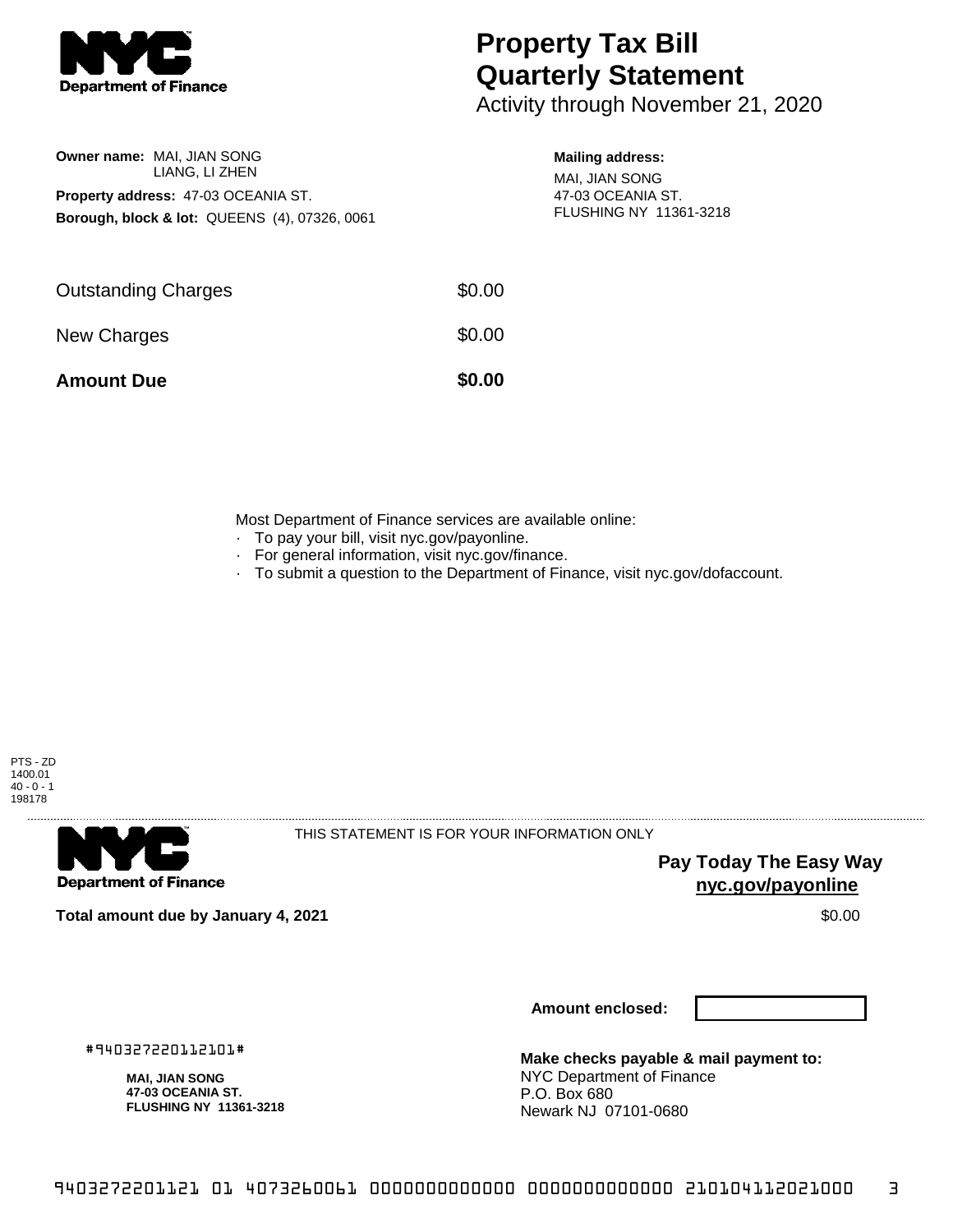

| <b>Previous Charges</b><br>Total previous charges including interest and payments |                      |                 | Amount<br>\$0.00               |
|-----------------------------------------------------------------------------------|----------------------|-----------------|--------------------------------|
|                                                                                   |                      |                 |                                |
| Finance-Property Tax<br>Adopted Tax Rate<br>Payment Adjusted                      | 01/01/2021           | 01/01/2021      | \$0.00<br>$$-18.68$<br>\$18.68 |
| <b>Total current charges</b>                                                      |                      |                 | \$0.00                         |
| <b>Tax Year Charges Remaining</b>                                                 | <b>Activity Date</b> | Due Date        | Amount                         |
| <b>Finance-Property Tax</b><br>Adopted Tax Rate                                   |                      | 04/01/2021      | \$0.00<br>$$-18.68$            |
| <b>Early Payment Discount</b><br>Payment Adjusted                                 | 01/01/2021           | 04/01/2021      | \$0.19<br>\$18.49              |
| Total tax year charges remaining                                                  |                      |                 | \$0.00                         |
| <b>Overpayments/Credits</b>                                                       | <b>Activity Date</b> | <b>Due Date</b> | Amount                         |
| <b>Credit Balance</b>                                                             |                      | 07/01/2020      | $$-37.17$                      |
| Total overpayments/credits remaining on account                                   |                      |                 | \$37.17                        |

You must apply for a refund or a transfer of credits resulting from overpayments within six years of the date of **the overpayment or credit. Please note that overpayments and credits are automatically applied to unpaid taxes.**

## **Home banking payment instructions:**

- 1. **Log** into your bank or online bill pay website.
- 2. **Add** the new payee: NYC DOF Property Tax. Enter your account number, which is your boro, block and lot, as it appears here: 4-07326-0061 . You may also need to enter the address for the Department of Finance. The address is P.O. Box 680, Newark NJ 07101-0680.
- 3. **Schedule** your online payment using your checking or savings account.

## **Did Your Mailing Address Change?** If so, please visit us at **nyc.gov/changemailingaddress** or call **311.**

When you provide a check as payment, you authorize us either to use information from your check to make a one-time electronic fund transfer from your account or to process the payment as a check transaction.